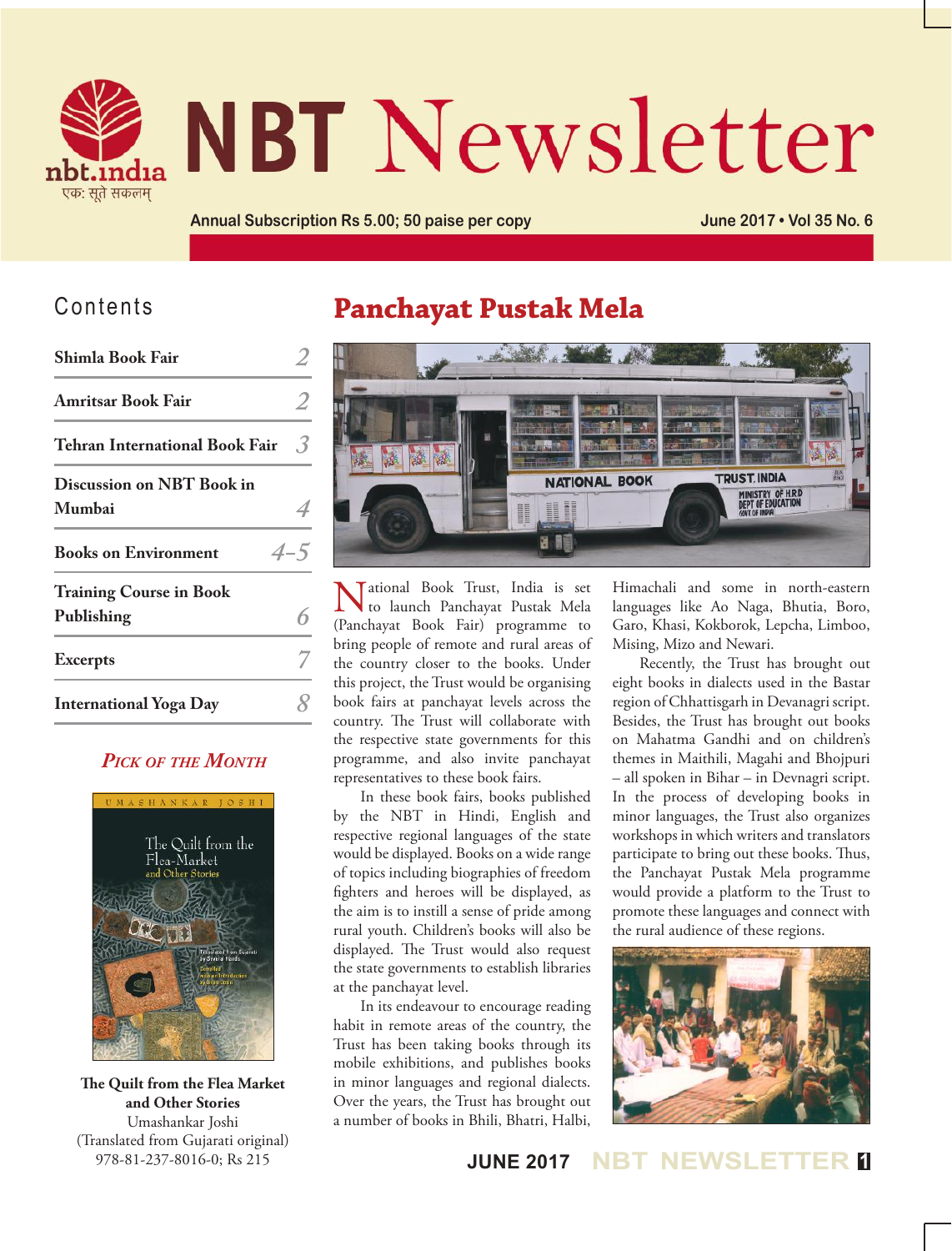# **Shimla Book Fair**

National Book Trust, India organized Shimla Book Fair at Gaiety Theatre, Mall Road, Shimla from 13 to 21 May 2017. The Fair was organised in collaboration with Himachal Academy of Art, Culture & Languages and Shimla District Administration.

While inaugurating the Fair, Shri R D Dhiman, IAS, Secretary, Education, Government of Himachal

Pradesh, said that books have a significant role in imparting knowledge. However, with the progress that the modern technology has made, the reading habit among children and youth has diminished. In this changing scenario, it is necessary that the children should be encouraged to



# Shimla INAUGURATION  $21$  MAY शिमला ष्ट्रातक मेला  $\frac{13}{21}$  - 21 मई 2017

read books. He hoped that the people of all age group, especially children would visit the book fair in large numbers and glance through a wide range of books being exhibited at the Fair.

Shri Baldeo Bhai Sharma, Chairman, NBT was also present on the occasion. He said that National Book Trust, India has widened its publishing programme and is bringing out books in minor languages as well. Talking about the books being displayed at the Fair, Shri Baldeo Bhai Sharma said that book lovers would get an opportunity to browse books of all genres on topics like the history of India, biographies of freedom fighters,

children's literature among others.

Shri Shreekant Baldi, IAS, Additional Secretary (Finance); Dr Prem Sharma; Vice President, Himachal Academy and Ms Anuradha Thakur, IAS, Secretary, Language and Culture Department, Govt. of Himachal Pradesh; Shri Srinivas Joshi, well-known author; and Shri Shriniwas Shrikant, noted

author and recipient of Shikhar Samman also spoke on the occasion.

A number of literary programmes were organised during the Fair which included poets' meet, creative writing workshop, storytelling session, panel discussions and conference on young authors, etc.



# **Amritsar Book Fair**

Tational Book Trust, India in collaboration with the Khalsa College, Amritsar organised the Amritsar Book Fair at Khalsa College Ground, Amritsar from 22 to 30 April 2017. The Fair was inaugurated by Sardar Rajender Singh Chhina, Honorary Secretary, Khalsa College Governing Body, Amritsar. Dr. Mehal Singh, Principal, Khalsa College, Amritsar, presided over the function.

More than 50 publishers, distributors and booksellers participated in the Fair. A large number of books of different genres were displayed at the Fair. Several literary programmes such as 'Kavi Darbar', 'Panel Discussion on Punjabi Kahani Srijan Prakriya', 'Pubjabi Natak Te Rangmanch', etc. were organised during the Fair.

Speaking at the session on Punjabi stories, Sahitya Akademi awardee Baldev Singh Sadaknaama said that writers have to use simple language to express their ideas and complex writings never get recognition as a classic literature. Mukhtiyar Gill, Jinder, Dr Sarghi, Shyam Sunder Dipati and Deep Davinder Singh expressed their views about storytelling. Many literary personalities took part in the discussions.

A large number of students from schools and colleges as well as general public visited the book fair and bought the books.

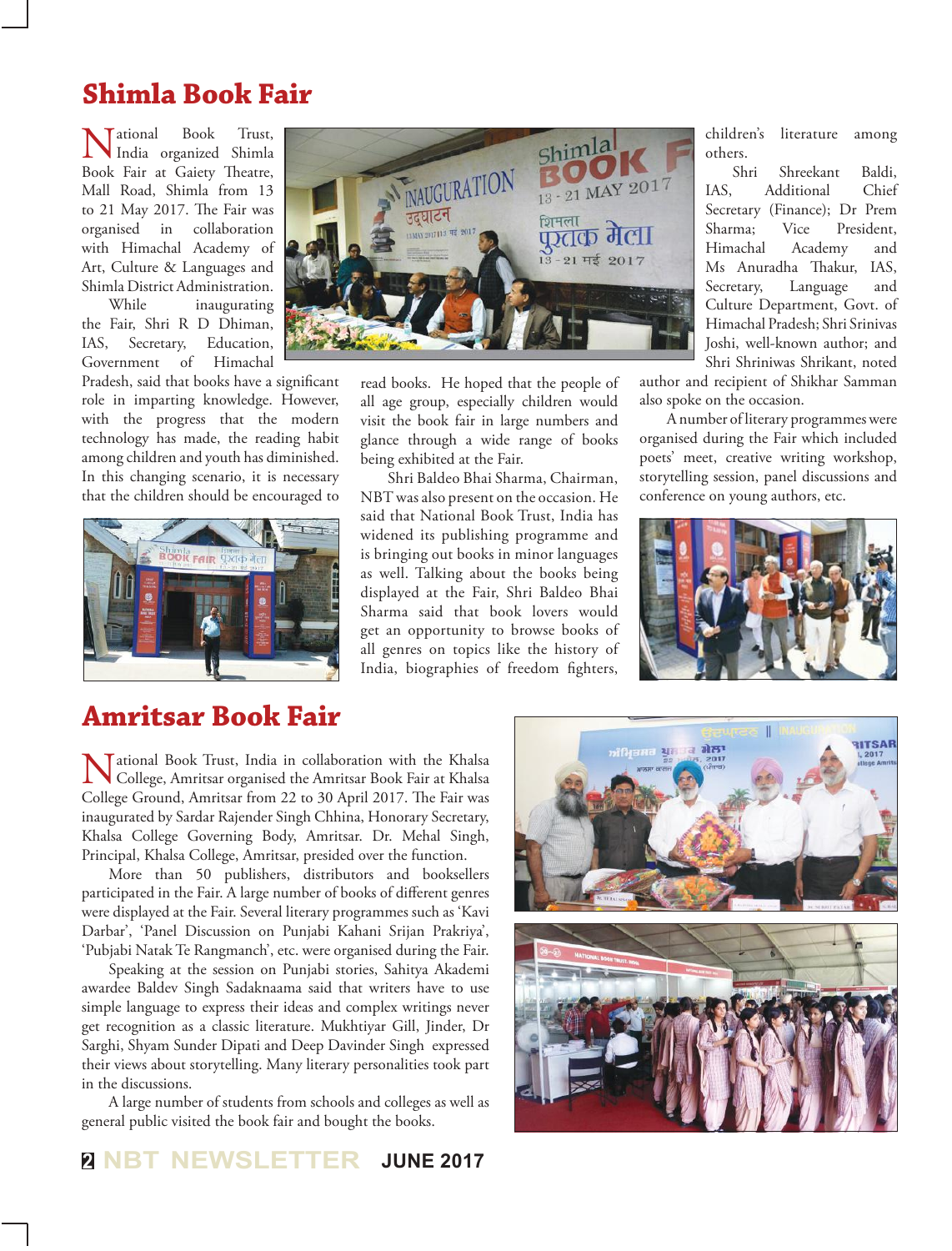# **Tehran International Book Fair**

Tational Book Trust, India participated in the 30th edition of Tehran International Book Fair held at Shahr-e Aftab International Exhibition Complex, Tehran from 3-13 May, 2017. The opening ceremony for the massive annual event was attended by Iranian Parliament Speaker Ali Larijani as well as Culture Minister Seyyed Reza Salehi Amiri.



Spread over an area of 135,000 square meters, the Fair ground included a global trade center, hotels, public park and central square. With 15 halls and as many as 7,000 stands, the Fair showcased more than 4,000 titles by over 2,700 domestic and foreign publishers. The publishers from 110 countries including India, Germany, Italy, Russia, France, Mexico, Austria, Japan, China, Finland, Sweden, Chile, Serbia among others participated in the Fair.

'Let's Read One Book More' was this

year's promotional motto. Italy was the guest of honour at the Fair. Italy's pavilion was designed by Iranian architect Leila Araghian, famous for her award-winning design of Tabiat Bridge. The 300 sq. meter pavilion included a section dedicated to Italian titles, a section to translated titles, and a saloon for holding meetings on book trades. Fifteen Italian writers, poets, and illustrators including Alessandro Barbero, Michela Murgia, and Luca Novelli participated in the event. Istanbul was the first Special City Guest. A delegation

of eight members including Turkey's outstanding writers, such as İlber Ortaylı and Derya Örs participated in various programmes of the Fair.

Ten literary agencies, publishers, writers and professional translators active in translating works in the Persian language into other international languages were granted scholarships which included publishers and writers

from countries like Egypt, Armenia, Japan, Italy and Afghanistan.

NBT's participation included a collective exhibit of over 100 books, both in Hindi and English, brought out by publishers across the country. Indian fiction, children's books as well as books on Gandhi and text books for higher education attracted a large number of visitors to the NBT stall.

Shri Mayank Surolia, Assistant Director (Exhibition) represented NBT at the Fair.





# **Discussion on NBT Book in Mumbai**

National Book Trust, India and Mumbai Press Club organized a discussion on the NBT book *Dangerous Dispatches*, authored by former bureaucrat Achala Moulik on 28 April 2017. During the programme, Paranjoy Guha Thakurta, Editor, *Economic and Political Weekly*, and Sarosh Bana, Executive Editor, *Business India* interacted with the author. The discussion was followed by a questionanswer session.

Set against the backdrop of 20th Century's conflicts in the contested lands of Afghanistan, Middle East, Iran and Bosnia, *Dangerous Dispatches* is a story of love, dream and betrayals. The events not only shape the destiny of the characters in the novel but also the fate of nations.

Ms Moulik has also written a number of books including *Pushkin's Last Poem* published by NBT. She is recipient of Pushkin Medal and Sergey Yesenin Prize.

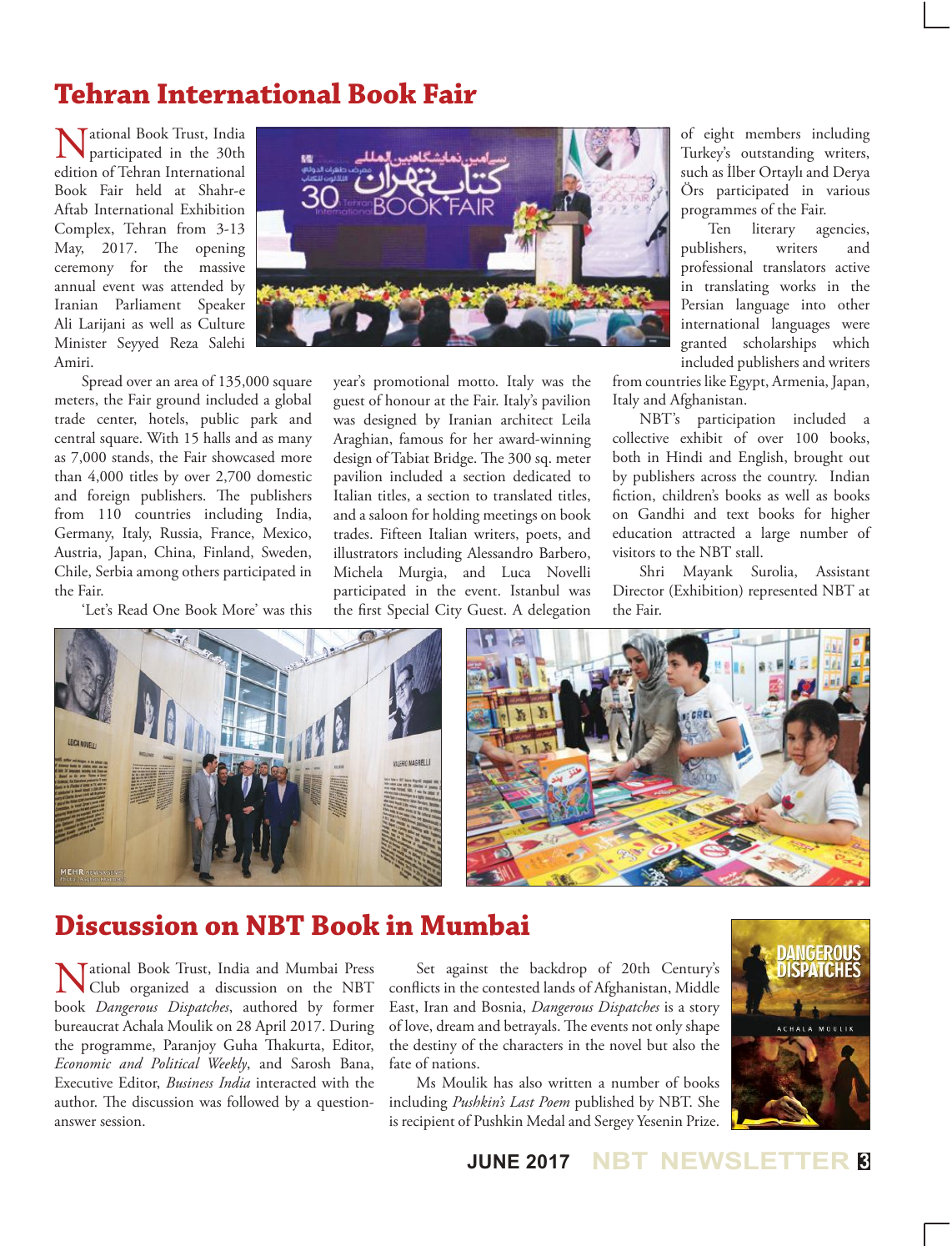# **Books on Environment**

World Environment Day is celebrated every year on 5 June to raise global awareness to take positive environmental action to protect nature and the planet Earth. Established by the United Nations General Assembly in 1972, it is run by the United Nations Environment Programme (UNEP). NBT India has published a number of books on environment and pollution to spread awareness among people belonging to different age-groups. Some of those books are listed below.

## **Coastal Hazards**

H N Srivastava

Written in a simple language, the book not only describes the coastal environment but also the many hazards, as well as the technological advances in forecasting



and the early warning systems being used. 978-81-237-5452-9; Rs 70

## **Our Environment**

#### Laeeq Futehally

Written in an easy and lucid style, the book looks at the varied natural environment of our country in all their contours of utility and aesthetic appeal. The author emphasises, without being averse to the needs of man's dependence on Nature, that most of the damage inflicted on the environment is unwittingly done. 978-81-237-0036-6; Rs 90

## **The Planet Earth**

S M Mathur

The book, besides giving physical data of the Earth, gives a concise account of the broad physical features of the globe such as oceans, mountains, rivers and lakes. 978-81-237-5858-9; Rs 45

## **Ecology and Sustainable Development**

P S Ramakrishnan Discusses community participation in natural resource management, which is linked to sustainable management



of natural and humanmanaged ecosystems, with concern for sustainable livelihood of rural societies in the short-term, and sustainable development of the region as part of a long-term plan. 978-81-237-5257-0; Rs 145

## **Energy**

A K Bakhshi The importance of energy in our daily life can never be overemphasised particularly in today's world when fossil fuels are in danger of being

depleted. There is practically no activity which does not involve the transfer or transformation of energy. This book discusses its various aspects including the consequences of production and utilisation of energy on our environment. 978-81-237-1458-5; Rs 55

## **Endangered Animals of India and their Conservation**

S M Nair

Public awareness about the rich wildlife heritage of our country, the factors affecting the survival of the species and an understanding of how we can contribute to

their well-being are the keys to successful conservation. This edition provides basic information on the rare and endangered animals of India and their conservation. 978-81-237-0187-5; Rs 65

## **Environmental Pollution**

N Manivasakam This book, while discussing the general nature of pollution, also examines in detail some of the major areas of pollution like air, water and soil, including thermal radiation and

noise pollution and their deleterious impact on man and environment alike. 978-81-237-1034-1; Rs 100

**Minerals, Mines and Environment in Human Life**  K K Chatterjee



Minerals are essentially a part of nature, used for making various industrial products,

as well as required in the technologies for protecting and preserving the environment. However, there is an endless conflict between the industries and the environmentalists. This book seeks to bridge all



the gaps between the mining industries and the environmentalist groups and clear the confusion in the minds of all the stakeholders by treating the subject through a blend of geology, social science and environmental science. 978-81-237-6733-8; Rs 90

## **Ocean Science and Technology**

A K Malhotra

An introduction to the basic principles, techniques and methods involved in offshore oil and gas production and explanation of how offshore platforms and terminals, harbours and



ports are designed and operated, apart from the problems encountered in laying submarine pipelines and controlling oil pollution.

81-237-0140-3; Rs 80

## **Our Water Resources**

Rama

This book provides information on India's water resources derived largely from rainfall, which is generous but uneven in its distribution over time and place. This necessitates the need for gigantic projects for the control, storage and transfer of the available supply.

978-81-237-0803-4; Rs 45

## **Petroleum: An Introduction**

Vijay H Pandya The book is an introduction to the

**NEWSLETTER JUNE 2017** 

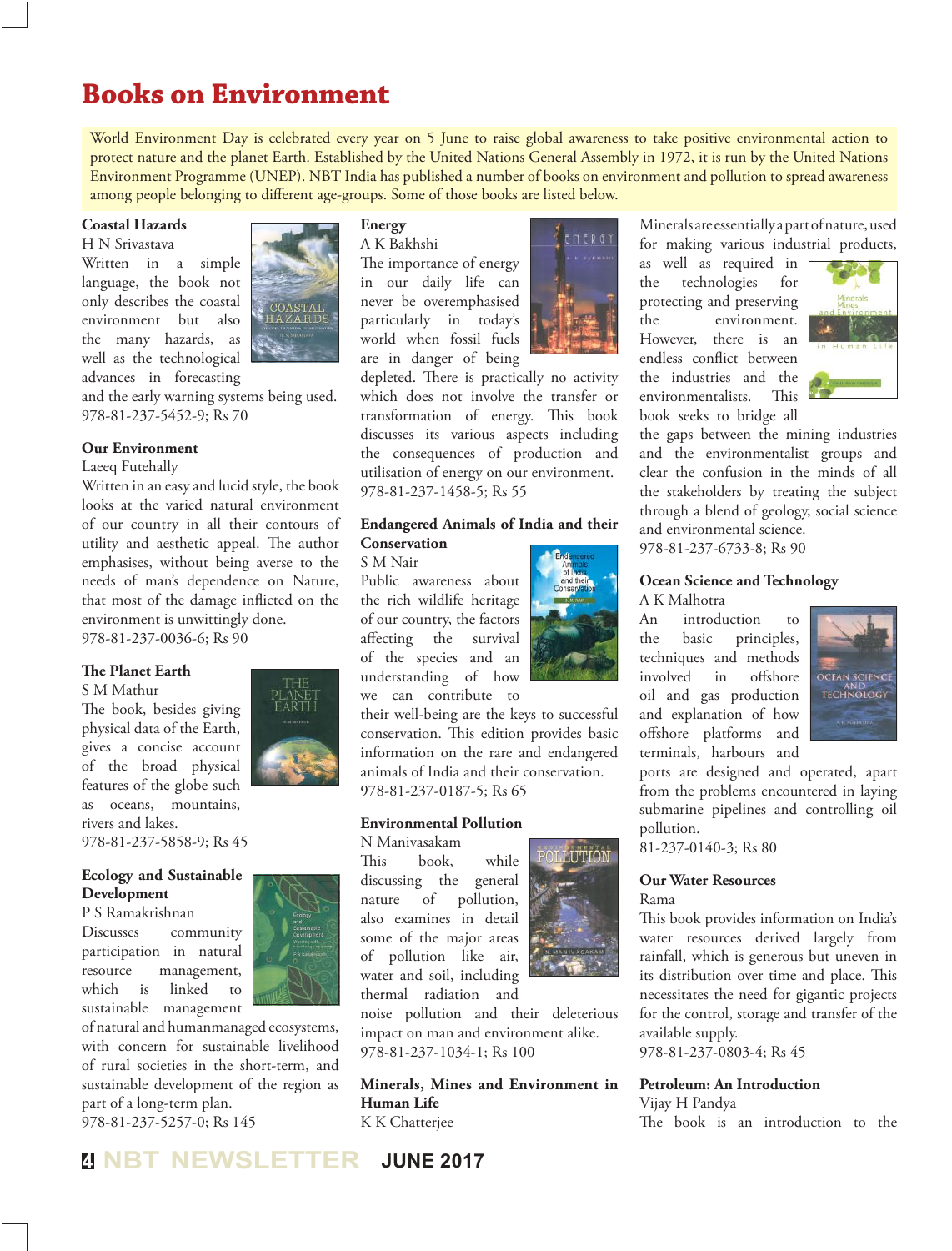world of petroleum, its history and formation, the methods of drilling, various petroleum products, its benefits to humankind, its impact on environment, and the search for alternate fuels. 978-81-237-5998-2; Rs 60

## **Plastics: A Threat to Mankind**

Chintan

This book explains the impact of plastics on the environment, human health and economy, and describes what all is being done to reduce our dependence on the plastics, which will



**PETROLEUM** 

eventually be beneficial to the mankind in the long run.

978-81-237-4629-6; Rs 45

## **Primer on Characterising Biodiversity**  P S Ramakrishnan

Biodiversity is all about understanding Nature and being a part of it. This volume looks at its transdisciplinary dimensions which real-life examples from the rural and tribal traditional ecological knowledge on conserving biodiversity and revering Nature through traditional practices, which the modern world is ignoring or trying to modify.

978-81-237-5975-3; Rs 60

## **Primer on Forest Biodiversity**

P S Ramakrishnan

This volume emphasizes upon ecological, social, economic and cultural dimensions of forestry, taking a trans-disciplinary approach towards forest biodiversity conservation and linked sustainable forest management.



978-81-237-6301-9; Rs 70

## **Primer on Sustaining Agrobiodiversity for Food Security**

## P S Ramakrishnan

To the scientific community, agrobidiversity implies crop diversity at the species level and arising therefrom is the sub-specific level biodiversity which in common parlance is often referred to as crop cultivars. Part of a series of primers on biodiversity, this volume discusses designing sustainable pathways for sustainable agriculture for ensuring future food

978-81-237-6362-0; Rs 60

**Science of the Oceans** A N P Ummerkutty The sea and the oceans, in spite of man's onslaughts on them, remain as mysterious, unknown and awe-inspiring as ever. This book introduces us to the science of oceanography

security for all.

people.



the same today and suggests measures for its eco-restoration. 978-81-237-6568-6; Rs 145

### **We Breathe and Drink Poison**  N Manivasakam

Beginning with the general nature of pollution, the book discusses the major areas of pollution like air, water and soil and how thermal radiation and noise pollution are casting an impact on man and his



environment, posing a danger to all living beings.

978-81-237-1488-2; Rs 90

## **Water: The Matrix of Life** K K Mishra

The astonishing properties and role of water as the 'matrix of life' have been presented in a semitechnical style. This book provides a deeper understanding of the most ubiquitous marvel of Nature.



978-81-237-3314-2; Rs 50

## **Wind Energy**

Suneel B Athawale

This book, through diagrams and illustrations, introduces the readers to this non-conventional source of energy and explains how wind energy can be converted into mechanical and electrical energy by windmills for supplementing our energy needs.

978-81-237-0679-5; Rs 75

#### **Among Tigers and Tuskers** Ramesh Bedi

In 1973 preservationists launched the Project Tiger and in 1991-92 the Project Elephant to protect these two crowning glories of our forests. This book describes the habits and habitats of these animals and their relations with each other as also with human beings. 81-237-3107-8; Rs 50





**JUNE 2017 NBT NEWSLETTER <sup>5</sup>**





THE AILING



and the immense potentialities of water around our shores for exploring and utilising them for the prosperity of our

978-81-237-0468-5; Rs 75 **The Cultural Cradle of Biodiversity** 

P S Ramakrishnan The book considers a range of issues based on the concept of the 'sacred' in an eco-cultural context, emphasising upon the role of natural cultural landscapes as the basis for humans to have a cultural

identity of their own. 978-81-237-5361-4; Rs 150

## **The Ailing Forests of India**  C K Karunakaran

In pre-historic days, the forests extended over the entire country. The original inhabitants mostly lived as denizens of the forest. Later on, greed and a growing population led to progressive shrinkage of our forest

cover and to inevitable consequences in the form of erosion, floods and drought. This book analyses the human interference leading to the highly degraded status of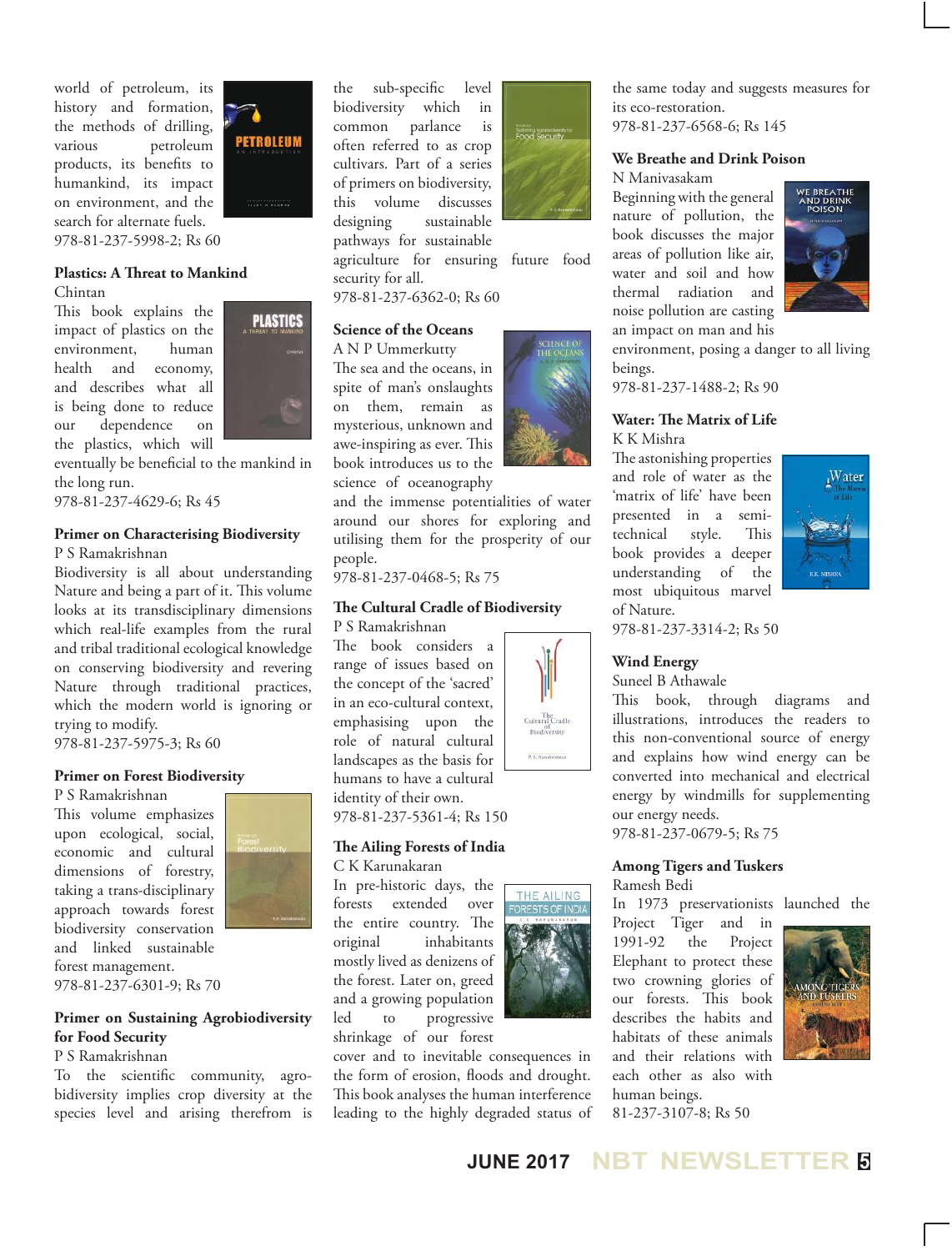# **Training Course in Book Publishing**

A job-oriented certificate course<br>
in book publishing was held at Sri Venkateshwara College, University of Delhi from 18 to 25 April 2017.

The course was inaugurated by Dr. Mahesh Chand Sharma, former Rajya Sabha Member and Chairman of Research and Development Foundation for Integral Humanism, Delhi and Shri Baldeo Bhai Sharma, Chairman, NBT.

While inaugurating the course, Dr. Mahesh Chand Sharma, former Rajya Sabha Member and Chairman of Research and Development Foundation for Integral Humanism, Delhi said that the way Shri Hanuman Poddar played the significant role in the establishment of Geeta Press and promotion of books, National Book Trust, India too is playing a pivotal role in creating reading culture across the country.

Shri Baldeo Bhai Sharma, Chairman, NBT said that people have a notion that the reading habit has declined. However, a large number of people visiting New Delhi World Book Fair and book fairs organized across the country by NBT, shows that the reading habit has not declined.

Dr P Hemlata Reddy, Principal, Sri Venkateshwara College, presided over the function. She observed that the



course would help participants find career opportunities in publishing. She also urged NBT to increase the duration of this course for at least six months.

Welcoming the guests, Dr Rita Chowdhury, Director, NBT said that it is the first time that the Trust has conducted the course in the University of Delhi. She hoped that the course would be helpful to participants in gaining knowledge about publishing.

Shri Ali Ahmad Khan, Joint Director (Admin & Finance), NBT; Dr Arun Kumar Bhardwaj, Assistant Professor and Dr Mukul Sharma, Associate Professor were also present on the occasion.

The certificates to the participants were distributed at the valedictory programme held on 25 April 2017. Speaking on the occasion, Dr Kamal

Kishore Goenka, Vice Chairman, Kendriya Hindi Sansthan, Agra, said that the scope of publishing has widened and provides ample career opportunities. He also appreciated the fact that young people are showing keen interest in publishing. Prof. Akhilesh Tyagi, Head of Plant Molecular Biology Department, University of Delhi presided over the function. He remarked that awareness about different aspects of science can be

created among large number of readers if more and more books on science are brought out in Hindi language. Dr P Hemlata Reddy, Principal, Sri Venkateshwara College was also present on the occasion.

Fifty students across disciplines were enrolled for the course including a visually challenged student. During the programme, the experts provided insights into various aspects of book publishing including editing, copyright, production and marketing. The faculty included Shri B D Mendiratta, former Principal, Pusa Polytechnic; Shri Sridhar Balan, Consultant, Ratna Sagar; Shri G S Jolly, former faculty, College of Vocational Studies, Delhi among others.

Shri Narendra Kumar, Training Officer, NBT, coordinated the programme.



**Become a Member of NBT Book Club**



**Avail a Discount of 20% on NBT Publications**

**<sup>6</sup> NBT NEWSLETTER JUNE 2017**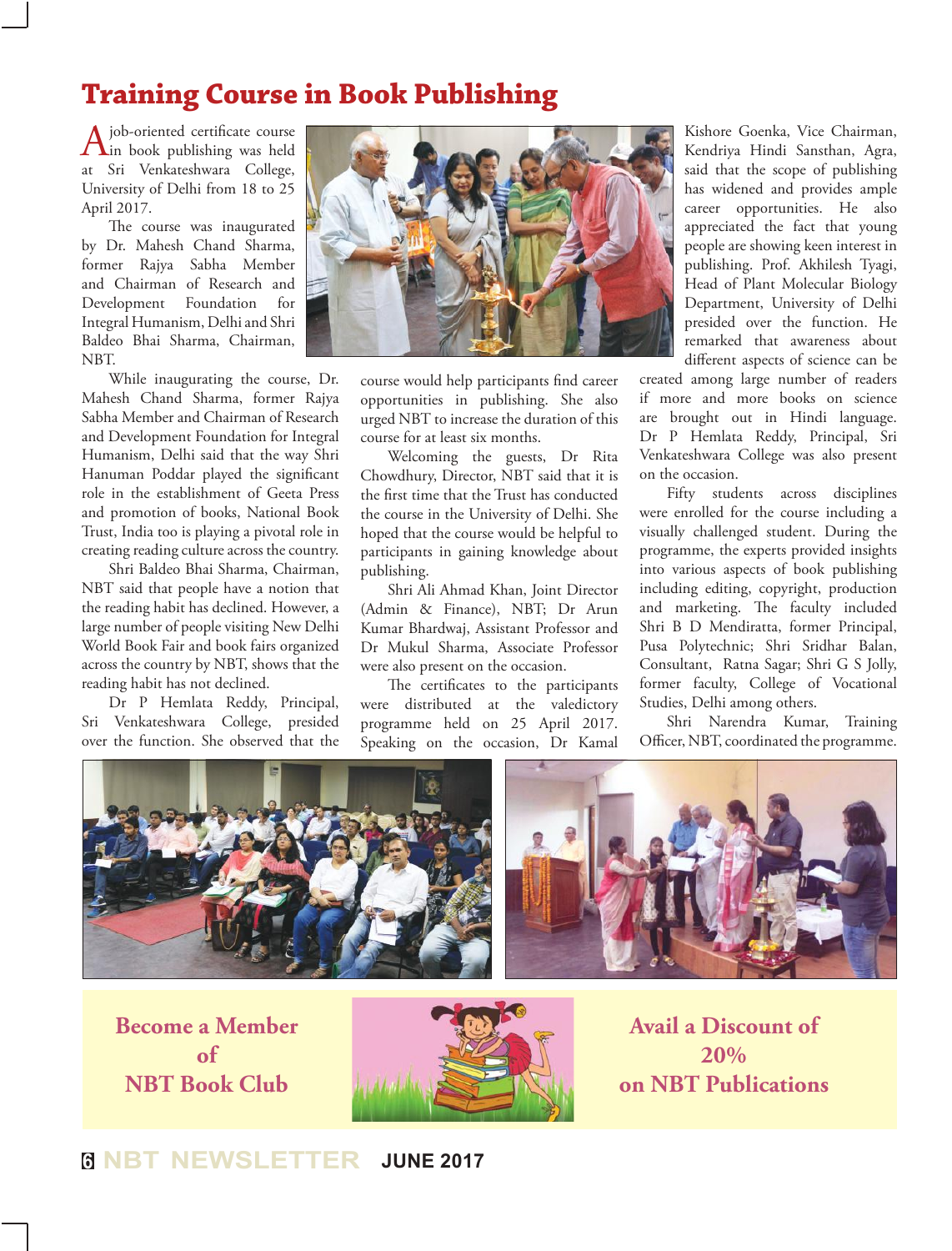# **Excerpts**

NBT India is to publish a book entitled *Sufism in India: An Overview* written by Naresh. Herein we reproduce an excerpt from the chapter 'Sufism: Its Origin and Growth'.

*- Editor*

## **Origin of the Word 'Sufi'**

So far as the origin of the word 'Sufi' is concerned, the academics have different opinions. Some believe that it originated from the word 'Safa' meaning 'purity'. They argue that the Sufi is a person who has a clean heart and is bereft of all mundane temptations. Some say that it came into being from the word 'Saf' meaning 'a row'. They understand that on the doomsday, when all the souls will stand in front of God to receive His verdict on the actions performed during their lives, the Sufis will get a place in the front row as they did nothing but remember Him all their lives. Some claim that it has been derived from the word 'Suffa' meaning 'a platform'. They contend that the word 'Sufi', for the first time, was used for those noble persons who had joined Prophet Mohammed in his flight from Mecca to Medina and sat all the day on a platform outside his mosque. Hence, they were called 'Ahl-e-Suffa', the platform sitters. Others are of the opinion that the word originated from the word 'Suf' meaning 'wool'.

Academics of the last category contradict others from a grammatical stand point as well. Grammatically speaking, had the word 'Sufi' been derived from the Arabic word 'Safa', its form, according to Arabic grammar would have been 'Safavi' not Sufi. Similarly, had it originated from 'Saf', its form would have been 'Safi' and if from 'Suffa', its form would have been 'Suffi', not Sufi again. Etymologically as well as grammatically, its derivation from the word 'Suf' is convincing and that is what makes them reject the other three theories. Many Sufi scholars like Khaldun and Hujveri also held the view that the word 'Sufi' originated from 'Suf'.

This author is also of the opinion that the word 'Sufi' has been derived from the word 'Suf', which meant 'wool'. Much before the advent of Islam, hermits used to wear woolen gowns. Even Saint John, who baptized Lord Christ, is said to have worn woolen attire. In Arabic literature, persons disenchanted with the world were termed as Sufis. The story of Abu Bakr, wearing a 'Gileem' (woolen garment) also endorses this theory.

#### **Background of Sufism**

To get disenchanted with the world and to look disenchanted are two different positions. The available explanations of the word 'Sufi' indicate that this word was used as a term for those who looked disillusioned. Almost all the scholars of Sufism are unanimous in admitting that in the beginning, the Sufis had no sect or clan of theirs, meaning thereby, that Sufis were the persons who voluntarily denounced mundane comforts and established distinct identity because of their dress and noble behaviour.

In the history of the Arabs, pre-Islamic period has been called an age of ignorance. The southern part of Arabia had established contact with a large number of nations prior to the birth of Islam and its Himyarite speaking populace was familiar with quite a few languages and religions of the world. But the Arabic speaking people, living in North Arabia, a complete desert, lived as nomads. The conditions in North Arabia were altogether different. No social norms existed there. Countrymade liquor was their favourite drink and indiscriminate sex a favourite game. They were fond of plundering and were everready for scuffles and fights. Since South Arabia had remained under Abyssinia and Iran for quite some time, a civilized culture was taking shape there but the North Arabian tribes were absolutely devoid of any culture and had no sense of nationalism.

Much before the advent of Islam, the North Arabians had come in contact with the Jewish and the Christian religions. They had seen the Christian ecclesiasts dressed in long woolen robes as well as the Buddha Bhikshus in their loose saffron clothes. They had encountered the Hindu Yogis too. In spite of this, their life continued to be that of scuffles and

snatchings. Responsible for this was the geographic condition of North Arabia and the circumstances prevailing at that time. A common Arab, living in make-shift tents on the sun-scorched sand, had neither sufficient food to satiate his hunger nor any permanent dwelling. He would goad his sheep and goats to the site where he found greenery. But he had plenty of dates to fill up his stomach as well as to sell.

Islamic signs and symbols also seem to be a product of these peculiar geographical conditions. Green is the favourite colour of the Islamic world. It is not difficult to imagine how valuable and fascinating the sight of greenery would have been for the nomads roaming under the burning sun and sand. For them greenery did not mean just green; it meant availability of water and dates for themselves and grass for their live stock. Hence, green alone could be a lovable colour for them. Take the Islamic architecture, what else could they have conceived from the ever available sight of huge sandy mounds and tall date trees other than the domes and minarets. As a result, 'Charagh-o-Masjid-o-Mehrab-o-Mimber' (earthen lamp, mosque, minaret and raised preaching platform) became the basic signs of Islamic architecture.

Anyway, those who were awakened to the cries of their souls ran for solitude, abandoning the prevailing atmosphere of fighting and plundering. They declared their retirement from the devilish society through their dress of woolen gowns. The only basis for the infightings was procurement of worldly comforts. Once they decided to forego mundane allurements, they could easily break off the society. It may be surmised that such persons must have been very few. And the nasty, ever quarrelling, greedy Arab nomads might have termed them as 'Sufis' out of their indignation for them, while mocking their woolen attire.

## **The Sufi Tenor**

These recluses, already influenced, in one way or the other, by the Jewish, Christian, Buddhist and Hindu faiths, got attracted towards Prophet Mohammad, the founder of Islam.